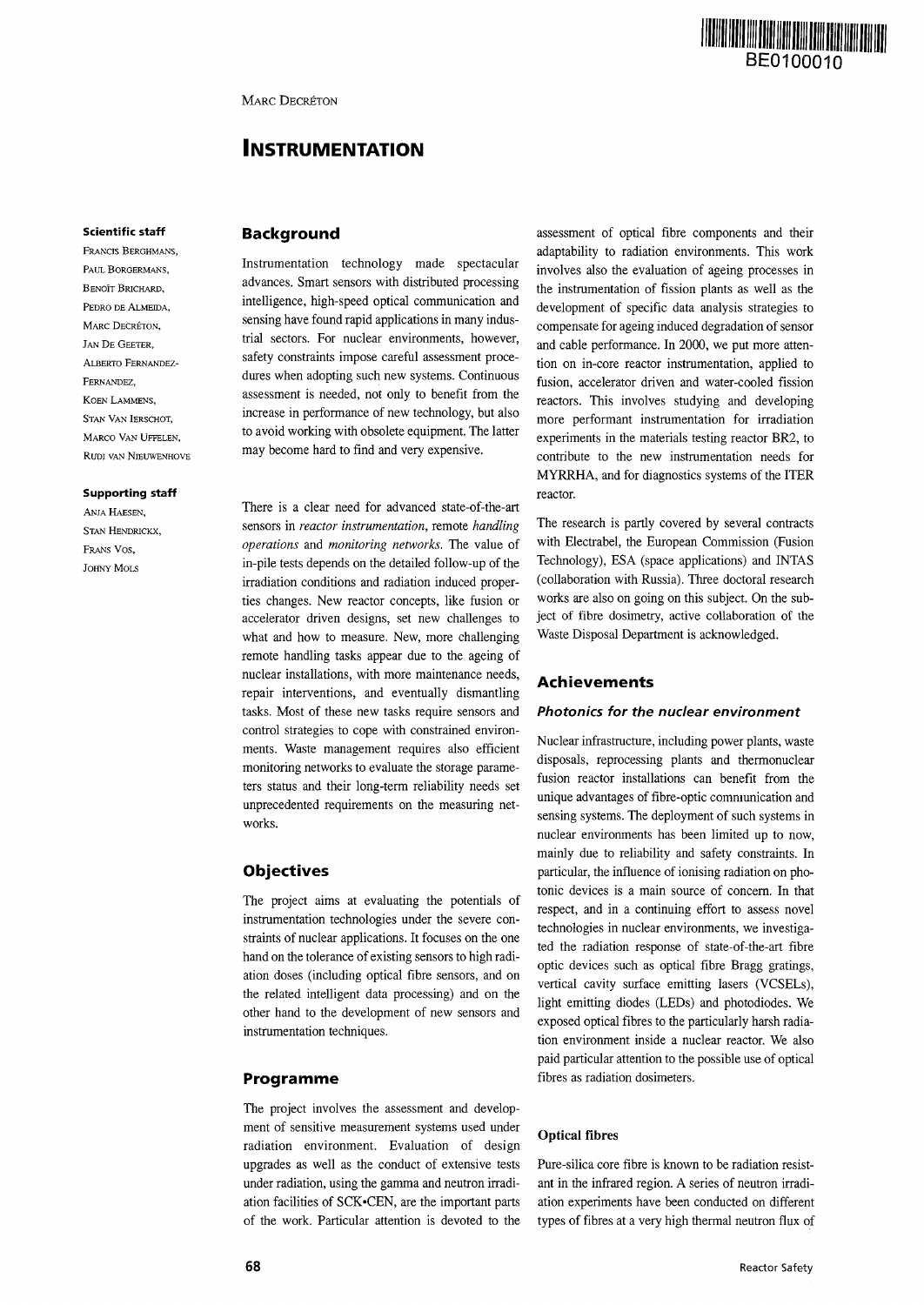

*Typical radiation-induced attenuation response of optical fibres at 850 nm in BR2, followed by a recovery period.*

10<sup>14</sup> n/cm<sup>2</sup> s and a gamma dose-rate of about 5 MGy/h in the BR2 reactor. The results show that a strong saturation occurs first (see figure). However at a given threshold in fluence, the radiation-induced absorption starts to grow again. Aluminium coated optical fibre gives the best result. We observed also radioluminescence effects.

### **Bragg grating sensors**

In-fibre Bragg-gratings (FBGs) have a rapidly growing area of application, as filter elements in Wavelength Division Multiplexing (WDM) systems and as temperature and strain sensors. An essential characteristics of such gratings is their Bragg resonance wavelength  $\lambda_B$ , which is defined by the grating period L and the effective refractive index  $n_{\text{eff}}$ :  $\lambda_B$  =  $2\cdot \Lambda \cdot n_{\text{eff}}$ . Previously, a series of gamma irradiations of FBG revealed a shift of the Bragg peak depending on the optical fibre type in which the grating was written and on its fabrication method. Several types of gratings have been irradiated in BR1. They were exposed to a thermal neutron flux up to  $1.2 \times 10^{10}$ n/cm<sup>2</sup> s and a gamma dose-rate of 180 Gy/h during the reactor operation (50 kGy residual dose rate dur-

ing the reactor shutdown). The major conclusion of this irradiation is that the hydrogen loading not only increases the photosensitivity but also the sensitivity to ionising radiation. The next step in the evaluation of FBG sensing technology as candidate for nuclear instrumentation was to irradiate them at higher flux levels in the BR2 reactor. There is clearly a threshold in fluence, above which the drift in Bragg wavelength becomes too large to use FBGs as reliable sensors. But FBGs have been shown to have useful potentialities to monitor temperature and strain in the vicinity of the reactor core and in the primary circuit.

### **Dose measurement with optical fibres**

We study the use of optical fibres for radiation dose measurements in nuclear power plant facilities. The methodology relies on two distinct approaches. The first one considers a robust modelling of the behaviour of standard optical fibres to account for combined total dose, dose rate and temperature effects on the optical power budget. We showed that it is possible to reconstruct the dose from radiation induced attenuation data at a standard fibre-optic wavelength of 1310 nm. The method relies on distributed meas-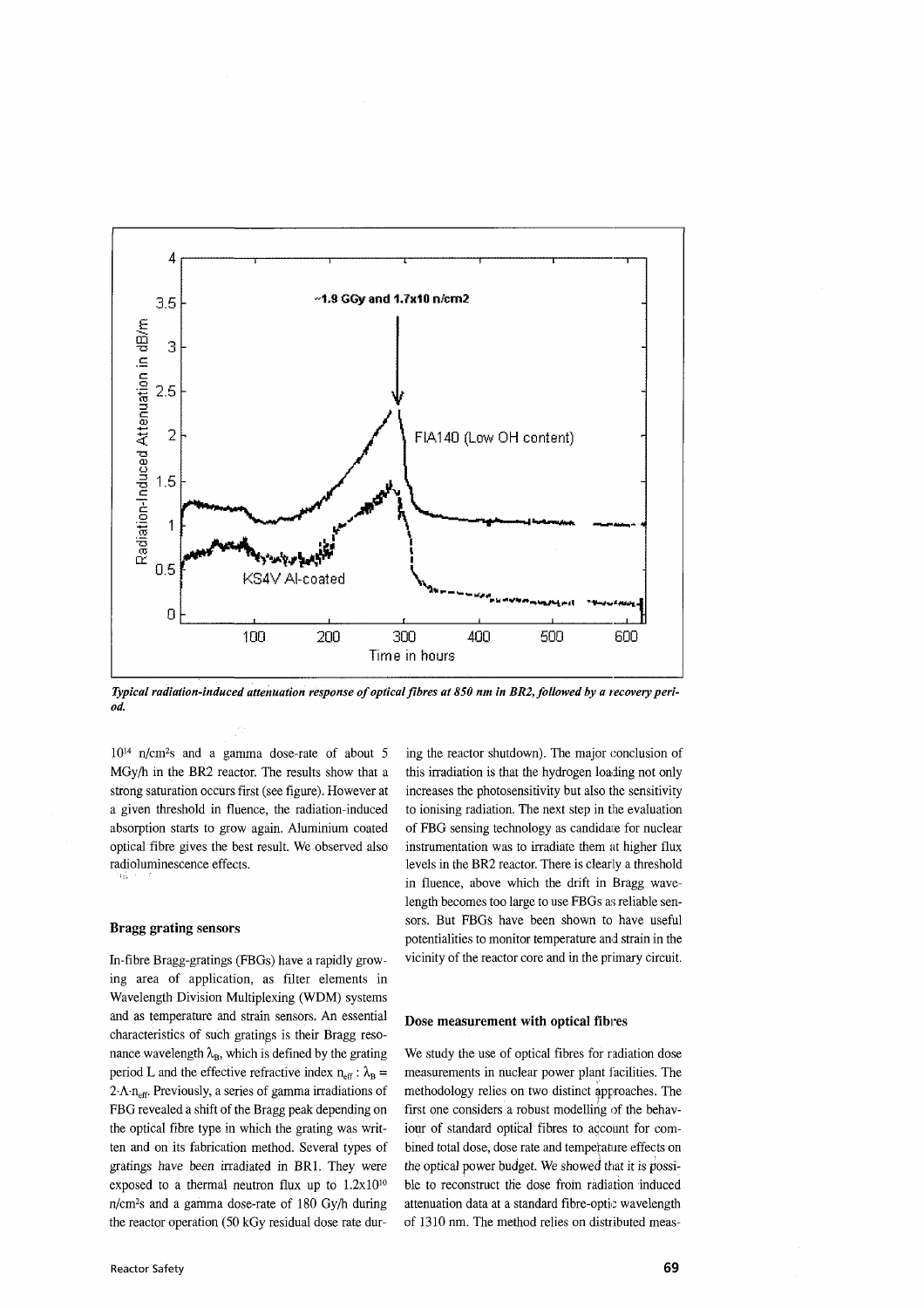

*Optical Time Domain Reflectometer measurement of an optical fibre with different portions exposed to different dose rates.*

urements performed in-situ, as illustrated in the figure. Current efforts aim at including both temperature effects and a larger dose-rate range for the applied predictive model. This work is performed in collaboration with Tractebel-Electrabel.

The second approach makes use of specially doped optical fibres, with a response tailored to account only for a total dose effect, minimising the influence of dose rate and/or temperature variations. A detailed characterisation and modelling of the radiationinduced attenuation in such optical fibres has been carried out. The samples studied originated from several batches of pure silica and custom made, doped fibres (through a collaboration with the Fibre Optic Research Centre, Moscow) and were irradiated in a spent fuel facility. We studied the radiation-induced attenuation in the kinetic and spectral domains, mainly by identification and deconvolution of the individual absorption bands related to the different types of generated defects. The dependencies on temperature and dose-rate were investigated in wellcontrolled, standardised experiments. The subsequent signal processing and modelling results were used to construct a robust, multiple wavelength annealing free dose-estimator for the case of pure silica fibres. Furthermore, as opposed to the attenuation data at a single wavelength, this alternative dose estimator proved to be temperature independent from room temperature up to at least 90°C. The main component in this dose estimator is believed to reflect the stability of a well known defect type, the peroxy radical. The potential for (distributed) dosimetry was also investigated for samples of Phosphorous doped fibres which showed almost no annealing in the telecom window from 1500 to 1600 nm. With respect to temperature variations, the induced attenuation after irradiation was almost insensitive up to 120 °C, which is an asset in applications like the geological disposal of nuclear waste.

# **Glasses for space applications**

Our know-how in radiation effects on optical devices also allows us to participate in other research programmes such as evaluating the influence of space radiation on spaceborne optical systems. In a research programme funded by the European Space Agency (ESA), in collaboration with Astrium (France) and the Cyclotron department of the Vrije Universiteit Brussel, we defined a methodology to assess the effects of space radiation on glasses used in optical satellite payloads. So far one assumed that to avoid space radiation effects, conventional glass types could simply be replaced by their ceriumdoped counterparts, which show significantly lower radiation induced absorption. However, these cerium-doped glasses now prove to show much larger radiation induced refractive index changes.

# Remote handling components and materials for fusion reactor maintenance

Through neutron and gamma irradiation tests, SCK'CEN is developing an expertise in the field of radiation tolerance of materials and components, used in instrumentation systems. For some applications, these devices have to survive and to ensure their working capabilities in high radiation environment. This is specially true under the severe conditions foreseen in future fusion reactors, during maintenance tasks. The work makes an intensive use of the existing gamma and neutron irradiation facilities at SCK'CEN (the reactors BR2 and BR1, the gamma irradiation facilities RITA, BRIGITTE and GEUSE), which cover the wide range of foreseen operational conditions.

# **Insulation materials**

In collaboration with Kabelwerke Eupen, we performed an evaluation study of new types of halogen free polymers with fire retardant characteristic used as insulating materials in electrical cables. After gamma irradiation at different total doses and dose rates, the elongation to rupture parameter was meas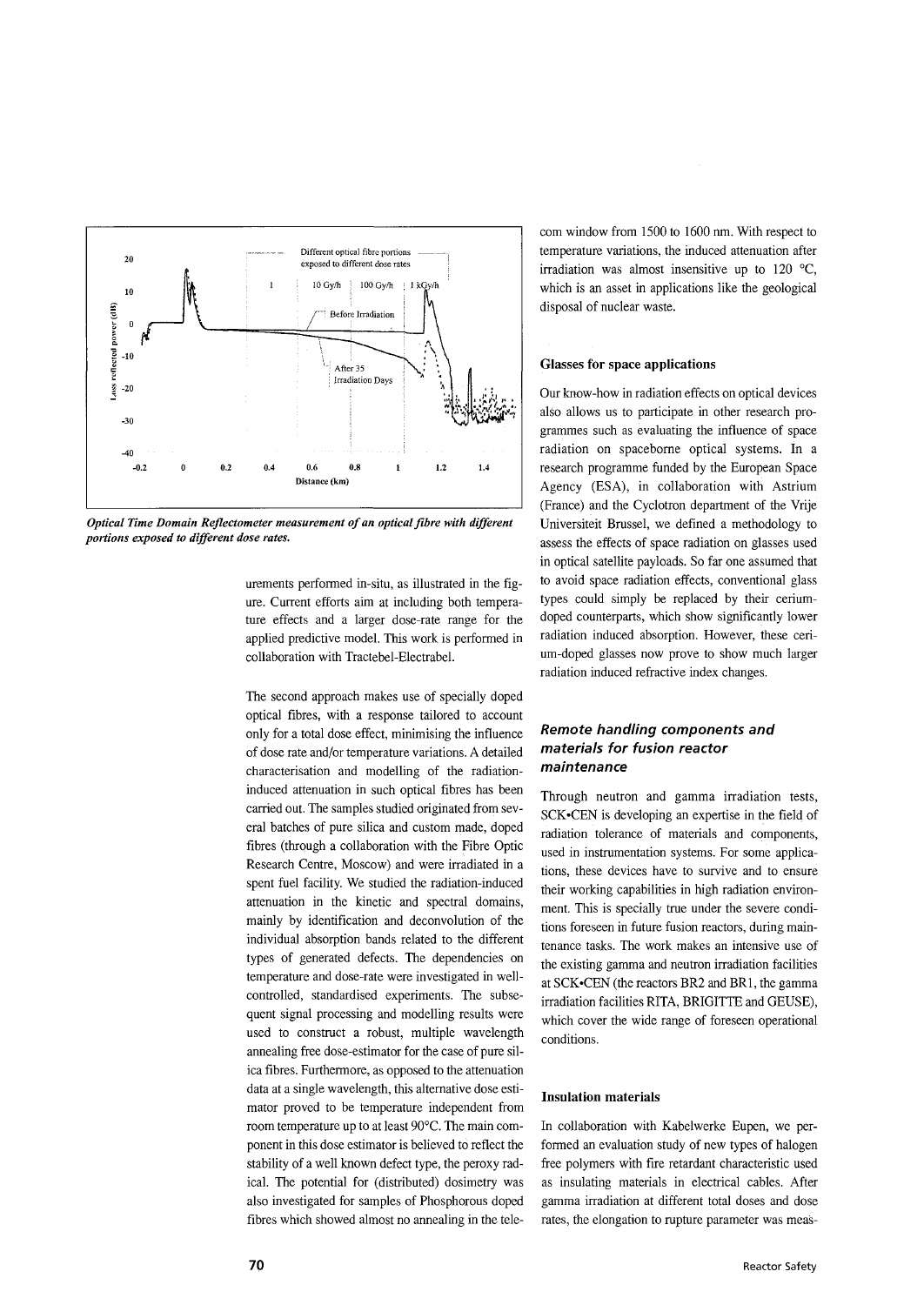ured. Based on the threshold dose at which the elongation to rupture was half the original value, the different materials were compared and a we made a selection for radiation hardened cables. In particular a new fibre optic cable was designed. It was interesting to see that some of the tested polymers have a better resistance to radiation at lower dose rates, which is not usually the case with most other polymers.

#### **Motors**

Evaluation of rad-hard motors is an on-going activity. Driving systems are key components on nuclear remotely operated systems. Based on previous study identifying the most sensitive components and a resistant design based on lubricant-free silver-coated bearings and polyimide insulation, two motors are now tested with the aim of getting a very high radiation tolerance. In a fusion reactor in-vessel maintenance operation, one expects indeed to get 100 MGy as total dose during one shutdown maintenance turn. The present on-going tests have reached half that value and the motors do not show any significant degradation trend. We expect to have at the end of next year, a proven rad-hard design, unique in terms of total dose and temperature resistance.

# **Sensors**

Previous gamma irradiation results have demonstrated the good radiation tolerance of various transducer, sensors, optical fibre and electronic components. We further irradiated these components in order to assess their performances under neutron. This covered accelerometers, electronic and optoelectronic circuits and ultrasonic ranging systems.

#### **Cable management**

The management of umbilical links to remote systems is often a major source of unreliability. Along with improved cable insulation, multiplexing techniques decrease the number of cables. This makes cable handling easier and reduces the number of penetrations in the shielding barriers, with substantial gain in terms of reliability and safety. We put particular attention on the assessment of prototype electronic multiplexing circuits based on the COTS (Commercial Off The Shelf) approach. We perform the work in close collaboration with CEA. It also involves the evaluation of new promising technologies, such as CoolMOS, for instance.

# **Using rad-hard sensors to locate objects without cameras**

Complex removal/installation tasks on vacuum-vessel components, such as divertors, are to be done remotely under such a high dose rate environment, that cameras will not be available for on-line closerange imaging. Radiation-resistant sensors, such as touch probes or ultrasonic sensors, can be used, but they return only very sparse, local data. These data are therefore difficult to interpret by the human operator. This situation is comparable to a blind man, who explores the environment with his white cane. He uses a model of the environment, stored in his memory, and verifies it occasionally with a few wellchosen measurements of his cane. We applied such an approach to the control system of the dextrous robot arm, to be mounted on the in-vessel mover, during part of the divertor replacement operation. A control module was developed, called BLINE, to verify and update locally the geometric environment model (to find a lost object, or relocate a jammed mover for instance). BLINE uses measurements taken by simple sensors on the robot arm. The operator can then use the updated model to conduct his actual intervention. The task is performed in collaboration with CEA, who delivers the robot arm, its controller and the graphical supervisory system. A first demonstration of the BLINE module showed its perfect integration into the control system and the high reliability of the provided information. Further demonstrations will be conducted at Brasimone on the divertor cassette replacement platform, with tasks such as locking/unlocking the cassette locking system, installing/removing the cassette cooling pipe in the ducts, rescuing a partially failing cassette toroidal mover, etc.

Our collected know-how on radiation tolerance has been confirmed by the continuation of our co-ordination work within the European Fusion Programme and is used furthermore to answer an increasing number of consultancy requests, coming not only from the fusion programme community itself, but from different SCK'CEN projects and from the industry. In particular, we collaborated with CERN to evaluate communication links for the Large Hadron Collider installation, and with SGN to study the radiation tolerance of insulation materials used in the design of crucibles for high activity waste vitrification.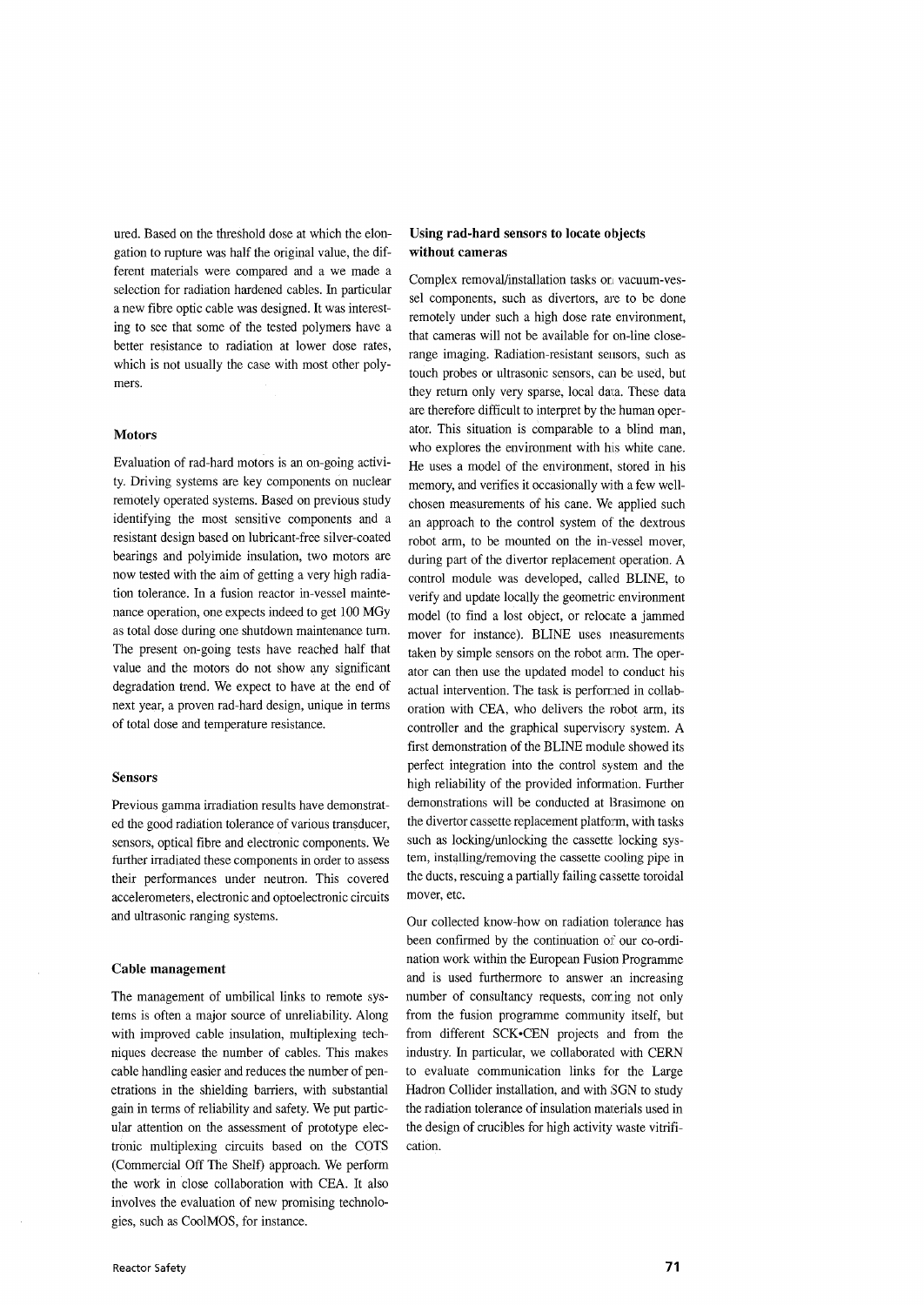# Development of new in-core reactor instrumentation

In 2000 we put a renewed attention on developments for an improved in-core reactor instrumentation, to be applied in BR2 irradiation rigs, on future instrumentation of accelerator-driven systems such as MYRRHA, as well as for fusion reactor diagnostics.

# **Feasibility studies for the future instrumentation of accelerator-driven systems**

The MYRRHA design requires an accurate monitoring of the level of the liquid lead-bismuth spallation source. A laser time-of-flight measuring approach is considered as a suitable option and preliminary measurements with a first set-up have been performed at laboratory scale and with a simulated mercury target in Riga, Letland. Further tests are planned on a representative lead-bismuth mock-up (VICE experiment). Another exploration study concerns under-lead ultrasonic viewing, to assist fuel rod manipulations in the liquid lead. A first set of suitable sensor materials and system characteristics has been determined and: collaboration with other research institutes is presently negotiated. In a common effort, one will develop high temperature, radiation and corrosion resistant piezoelectric transducers.

# **Gamma sensors for in-core irradiation experiments**

High flux gamma sensors are being developed in the 1-50 kGy/h range. They allow on-line gamma flux measurements to be achieved in a range where electronic systems (used for space applications for instance) are not able to operate. These systems based on a self-powered gamma detector approach or on a newly developed miniature calorimeter will complement the presently used dosimetry with Perspex targets (off line). Furthermore, a third option, based on photoconductive effects in insulators, is also in the conceptional state.

# **Hydrogen measurement in PWR loops**

We also tested and designed an in-core hydrogen sensor for PWR conditions. In PWR reactors, hydrogen is dissolved in the water to suppress radiolytic dissolution of water. In this way, the corrosion potential of stainless steel can be kept below the critical cracking potential related to irradiation-assisted stress corrosion cracking. It is therefore quite important to be able: to quantify on-line the water chemistry radiation-induced modification. The new hydrogen sensor consists in a set of miniature gamma thermometers with selective diffusion casing (one into which hydrogen can diffuse through a palladium membrane, another impermeable for hydrogen). The in-diffusion of hydrogen leads to an increase of the inner gas (argon/hydrogen mixture) thermal conductivity and hence to a decrease of the inner temperature of the gamma thermometer. Tests in BR2 of this new sensor (in the CORONA experiment) showed for the first time the capability to monitor on-line changes in the dissolved hydrogen concentration in the core of a reactor.

## Development **of sensor connections**

For certain types of in-core measurements (conductivity, electrochemical noise, reference electrode, crack-growth measurements, fission chambers, ..), electrical feedthroughs tolerating high temperatures (350 °C), high-pressures (150 bar), high radiation and PWR relevant chemical environments must be available. New types of electrical feedthroughs have thus been developed, one of which for instance uses an innovative magnetic compression technique.

Instrumentation developments have also been included in large projects related to fuel characterisations and material corrosion evaluations: *reinstrumention of irradiated fuel rods* with centreline temperature and fission gas pressure sensors, as well as modelling of pressure sensors and development of leak-tight caple penetrations for advanced instrumented fuel rods (THOMOX project); instrumentation of irradiation tests (COFUMA) in BR2 to study the effect of radiation on the *corrosion* potential of fusion candidate materials; development of an in-pile reference electrode (special miniature flow-through design) for the European project LIRES on corrosion studies); detection by acoustic emission of the initiation of cracks in corrosion tests, etc. These contributions are mainly performed in collaboration with the Reactor Material Department.

| <b>Altan Chamber</b> |                                   |
|----------------------|-----------------------------------|
|                      | Astrium (Toulouse, France)        |
|                      | Kabelwerk (Eupen, Belgium)        |
|                      | Laborelec (Linkebeek, Belgium)    |
|                      | Tohoku University (Tohoku, Japan) |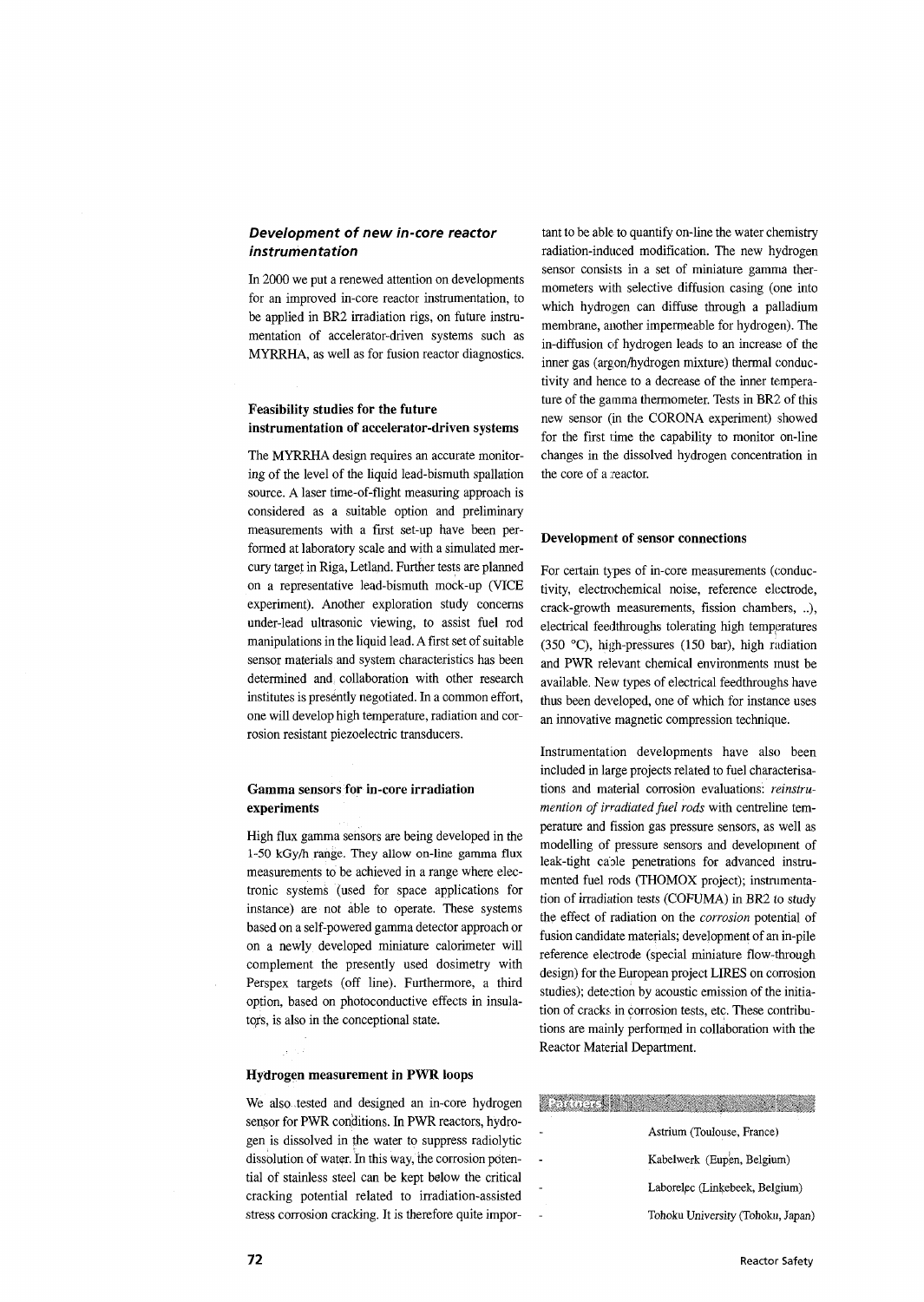| CEA             | Commissariat à l'Energie<br>Nucléaire (Saclay and Fontenay<br>aux Roses, France)                                                                   |
|-----------------|----------------------------------------------------------------------------------------------------------------------------------------------------|
| CERN            | Organisation Européenne de<br>Recherche Nucléaire (Geneva,<br>Switzerland)                                                                         |
| CIEMAT          | Centro de Investigaciones<br>Energéticas, Medioambientales y<br>Tecnológicas (Madrid, Spain)                                                       |
| <b>EFDA-CSU</b> | European Fusion Development<br>Agreement - Close Support Unit<br>(Garching, Germany)                                                               |
| ENEA            | Ente per le Nuove Tecnologie,<br>l'Energia e l'Ambiente (Brasimone,<br>Italy)                                                                      |
| FORC            | Fibre Optics Research Centre<br>(Moscow, Russia)                                                                                                   |
| FPMs            | Faculté Polytechnique de Mons<br>(Mons, Belgium)                                                                                                   |
| JAERI           | Japan Atomic Energy Research<br>Institute (Ibaraki and Tokaymura,<br>Japan)                                                                        |
| TEE             | Tractebel Energy Engineering<br>(Brussels, Belgium)                                                                                                |
| ULB             | Université Libre de Bruxelles<br>(Brussels, Belgium)                                                                                               |
| VTT             | Technical Research Centre<br>(Finland)                                                                                                             |
| VUB             | Vrije Universiteit Brussel<br>(Brussels. Belgium)                                                                                                  |
|                 |                                                                                                                                                    |
|                 | Electrabel (Brussels, Belgium)                                                                                                                     |
| ЕC              | European Commission - Fusion<br>Technology Programme (Brussels,<br>Belgium)                                                                        |
| ESA/ESTEC       | European Space Agency<br>(Noordwijk, The Netherlands)                                                                                              |
| <b>INTAS</b>    | International Association for the<br>promotion of co-operation with<br>scientists from the New<br>Independent States of the former<br>Soviet Union |
| <b>ISTC</b>     | International Science and<br>Technology Centre (Moscow,<br>Russia)                                                                                 |

# **Cardinal Commentary Comments**

### **Publications**

R. Van Nieuwenhove, R.-W. Bosch, "Acoustic emission detection during stress corrosion cracking at elevated pressure and temperature", Journal of Acoustic Emission, Vol. 18, p. 293, 2000.

R. Van Nieuwenhove, "Electrochemical noise measurements under pressurised water reactor conditions", Corrosion Journal, Vol. 56, No. 2, pp. 161-166, 2000.

A. Gusarov, D. Doyle, "Contribution of photoinduced densification to refractive index modulation in Bragg gratings written in Ge-doped silica fibres", Optics Letters, vol. 25, No. 12, June 15, pp. 872-874, 2000.

A. Gusarov, F. Berghmans, A. Fernandez, O. Deparis, Y. Defosse, D. Starodubov, M. Decréton, P. Mégret, M. Blondel, "Behaviour of fibre Bragg gratings under high total dose gamma radiation", IEEE Transactions on Nuclear Sciences, NT-47, No. 3, pp. 688-692, 2000.

#### **Presentations**

R. Van Nieuwenhove, R. Bosch, "Acoustic: emission detection during stress corrosion cracking at elevated pressure and temperature", 24<sup>th</sup> European Conference on Acoustic Emission Testing, EWGAE 2000, Senlis, France, May 2000.

A. Gusarov, D. Doyle, A. Hermanne, M. Fruit, R. Mangeret, P. Gros, G. Ulbrich, F. Berghmans, M. Decréton, O. Deparis, "The dose coefficient approximation: towards an engineering data-base", Eigth International Symposium on Materials in a Space Environment, Arcachon, June 5-9, 2000.

M. Van Uffelen, F. Berghmans, B. Brichard, F. Vos, M. Decréton, A. Nowodzinski, J. Lecompte, F. Le Nevé, Ph. Jucker, "Long term prediction of radiation induced losses in single mode optical fibres exposed to gamma rays using a pragmatic approach", 37<sup>th</sup> Annual International Nuclear Space and Radiation Effects Conference, Reno (USA), July 24-28, 2000.

A. Gusarov, A. Fernandez, F. Berghmans, M. Decréton, S. Vasiliev, O. Medvedkov, O. Deparis, P. Megret, M. Blondel, "Effect of combined gamma neu ron radiation on multiplexed fibre Bragg grating sensors", 45<sup>th</sup> Annual SPIE Meeting, International Symposium on Optical Science and Technology, Photonics for Space Environments Conference, San Diego, July 28-August 5, 2000.

M. Van Uffelen, F. Berghmans, M. Decréton, A. Nowodzinski, J. Lecompte, "Evaluation of a pragmatic approach for the prediction of radiation induced losses in optical fibres exposed to a gamma ray environment", 45<sup>th</sup> Annual SPIE Meeting, International Symposium on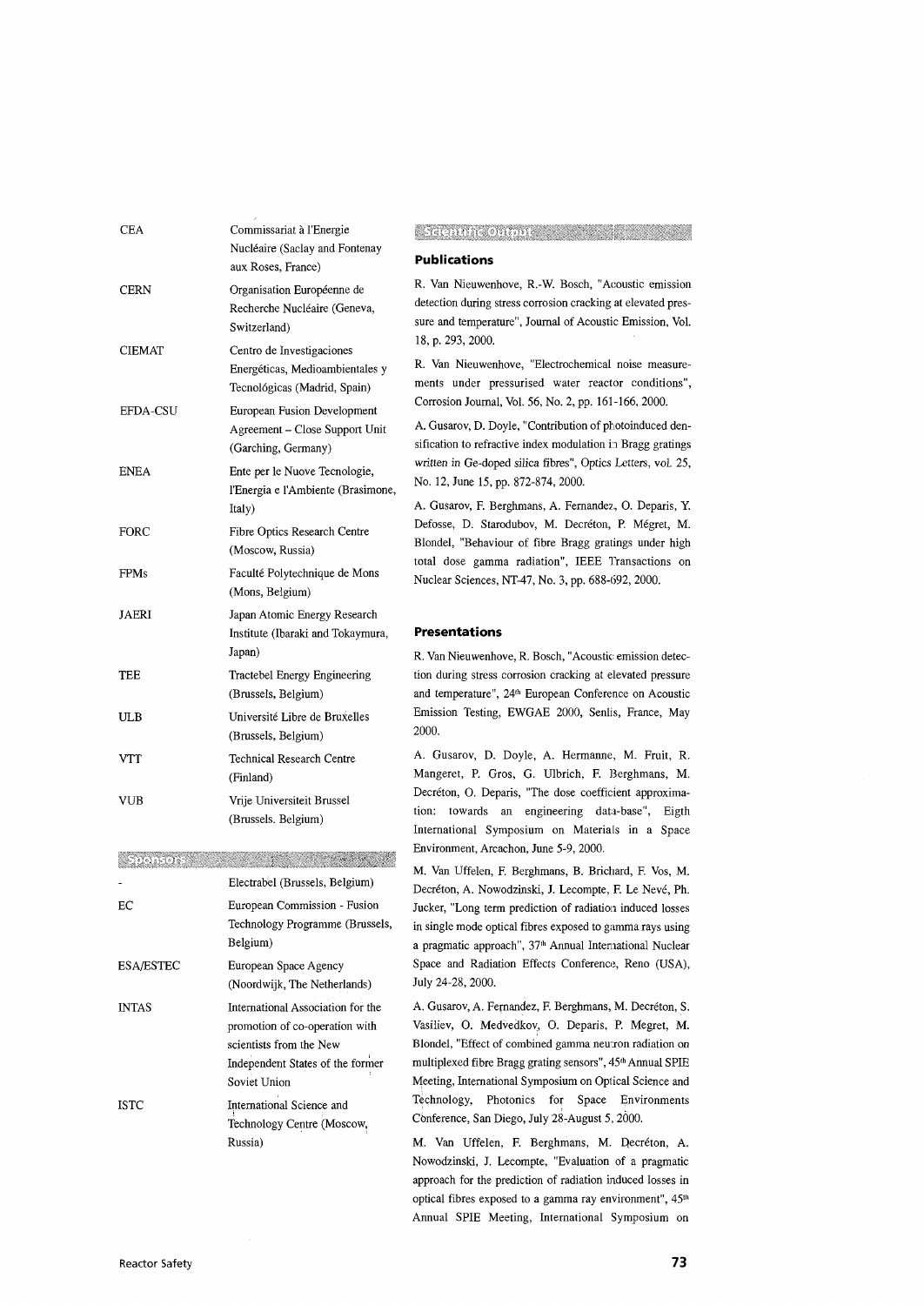Optical Science and Technology, Photonics for Space Environments Conference, San Diego, July 28-August 5, 2000.

A. Gusarov, D. Doyle, N. Karafolas, F. Berghmans, "Fiber Bragg gratings as a candidate technology for satellite communication payloads: Radiation effects issues", 45<sup>th</sup> Annual SPIE Meeting, International Symposium on Optical Science and Technology, Photonics for Space Environments Conference, San Diego, July 28-August 5, 2000.

M. Fruit, P. Gros, A. Gusarov, D. Doyle, G. Ulbrich, "Space radiation sensitivity of glasses: First results towards a comprehensive dose coefficients database", 45<sup>th</sup> Annual SPIE Meeting, International Symposium on Optical Science and Technology, Photonics for Space Environments Conference, San Diego, July 28-August 5, 2000.

F. Berghmans, M. Van Uffelen, "Radiation effects on vertical cavity surface emitting lasers", Proceedings of the European Workshop on VCSELs: from Physics to Applications, Brussels, August 28-30, p. 19, 2000.

R. Van Nieuwenhove, R. Bosch, S. Gavrilov, "Development of a flow through reference electrode for PWR reactor conditions", EUROCORR 2000 Conference, London, September 10-14, p. 87, 2000.

A. Fernandez, F. Berghmans, B. Brichard, M. Van Uffelen, M. Decreton, A. Gusarov, O. Deparis, P. Megret, M. Blondel, A. Delchambre, "Radiation hardened WDM optical link for thermonuclear fusion reactor instrumentation", RADECS-2000 Workshop, Louvain-la-Neuve, September 11-13, 2000 (submitted for publication in IEEE Transactions for Nuclear Sciences).

P. Borgermans, B. Brichard, A. Fernandez, F. Berghmans, M. Decréton, K. Golant, A. Tomashuk, I. Nikolin, "Dosimetry through radiation induced attenuation in Erdoped optical fibres: Photobleaching and temperature dependencies", RADECS-2000 Workshop, Louvain-la-Neuve, September 11-13, 2000.

D. Pavlov, V. Pechak, V. Salov, Y. Tarabrin, M. Decréton, M. Van Uffelen, F. Vos, "Radiation testing of fibrescope prototypes based on SiO2/F-SiO2 image guides", 21<sup>th</sup> Symposium on Fusion Technology, Madrid, September 11- 15, 2000, Book of Abstract, pp. 283.

B. Brichard, M. Van Uffelen, A. Fernandez, F. Berghmans, M. Decreton, E. Hodgson, T. Shikama, T. Kakuta, A. Tomashuk, K. Golant, A. Krasilnikov, "Round-robin evaluation of optical fibres for plasma diagnostics", 21<sup>th</sup> Symposium on Fusion Technology, Madrid, September 11- 15, 2000, Book of Abstract, pp. 200 (to be published in Fusion Technology).

A. Fernandez, F. Berghmans, B. Brichard, M. Decréton, O. Deparis, P. Megret, M. Blondel, A. Delchambre, "Multicomponent force sensor based on multiplexed fibre Bragg grating strain sensors", Optical Fibres Sensors Conference OFS-2000, Venice, October 2000.

F. Berghmans, M. Van Uffelen, A. Nowodzinski, A. Fernandez, B. Brichard, M. Decréton, A. Gusarov, "Radiation effects in optical communication devices", 5<sup>th</sup> Annual Symposium of the IEEE/LEOS Benelux Chapter, Delft, October 30, 2000.

P. Borgermans, B. Brichard, F. Berghmans, M. Decréton, K. Golant, A. Tomashuk, I. Nicolin, "Dosimetry with optical fibres: Results for pure silica phosphorous- and erbiumdoped samples", SPIE Photonics East 2000, Boston, November 6-8, 2000.

A. Fernandez, A. Gusarov, B. Brichard, F. Berghmans, O. Deparis, P. Megret, M. Decréton, M. Blondel, A. Delchambre, "Multiplexed fibre Bragg grating sensors for in-core thermometry in nuclear reactors", SPIE Photonics East 2000, Boston, November 6-8, 2000.

R. Van Nieuwenhove, "Development of an in-core hydrogen sensor for PWR conditions", Int. Conference on Control & Instrumentation in Nuclear Installations, Bristol (UK), November 7-9, 2000.

#### **Reports**

J. De Geeter, "BLINE - The blind man's approach to the geometric modelling of a nuclear environment, Task T329- 5, deliverable 6", Mid-term Report, SCK-CEN ref. R-3401, December 1999.

J. De Geeter, "BLINE - The blind man's approach to the geometric modelling of a nuclear environment, Reference Manual 1.0, task T329-5", SCK-CEN ref. R-3435, March 2000.

B. Brichard, ITER Task T445, "Gamma irradiation test of standard components for ITER - Annual progress report April 1999 - April 2000, SCK-CEN ref. R-3446, May 2000.

S. Coenen, ITER Task T338 "Irradiation report on ultrasonic transducers, accelerometers and multiplexing circuits", SCK-CEN ref. 503/00-03, April 2000.

B. Brichard, ITER Task T338, "Radiation assessment of standard components", Annual progress report April 1999 - May 2000, SCK-CEN ref. R-3448, May 2000.

R. Van Nieuwenhove, "On the Feasibility of the molten lead level detection in MYRRHA", SCK-CEN, Technical Note Instrumentation, ref. 432/00-02, May 2000.

J. De Geeter, "BLINE - The blind man's approach to the geometric modelling of a nuclear environment, task